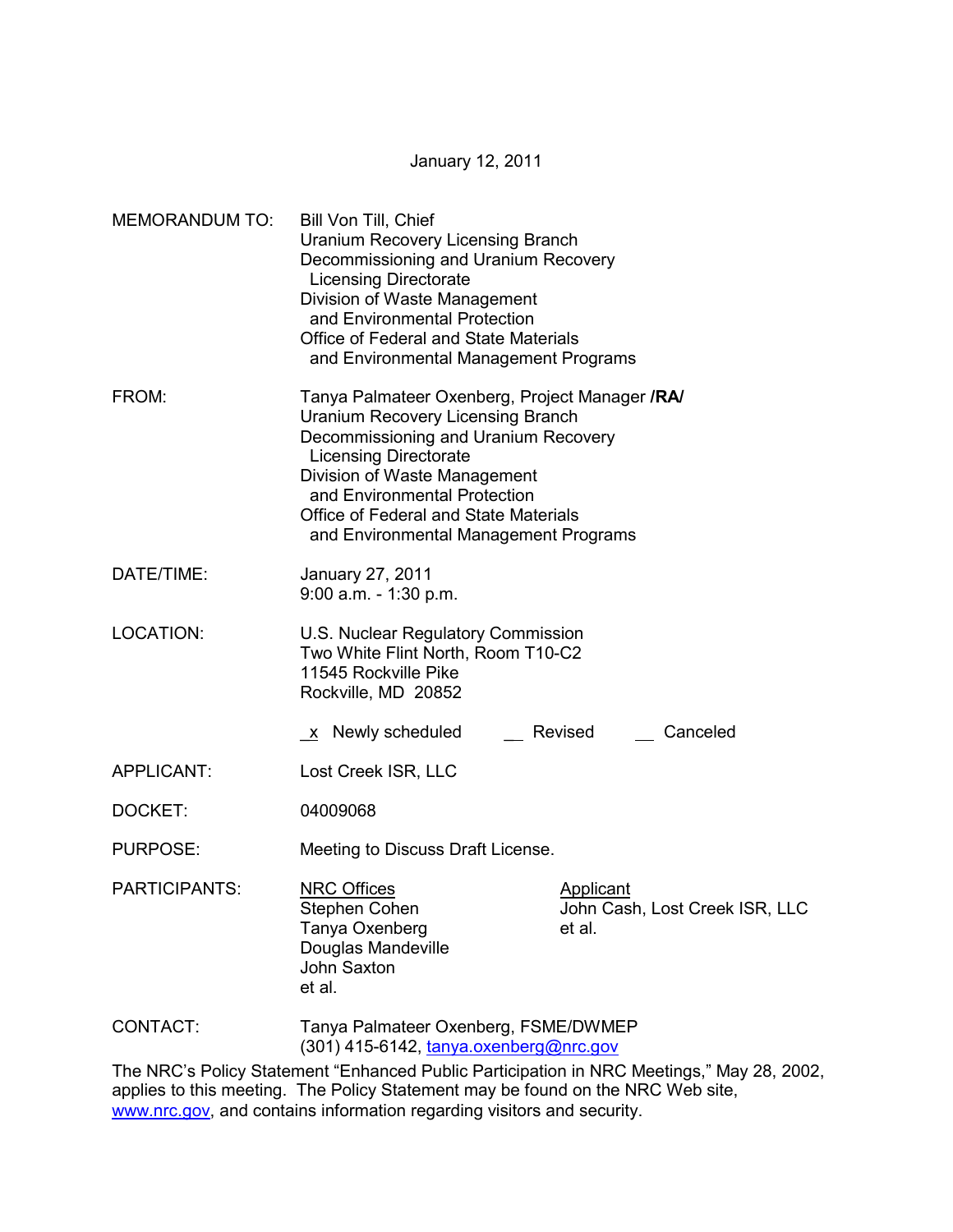CATEGORY: Category 1. The public is invited to observe this meeting and will have opportunities to communicate with the NRC staff after the business portion, but before the meeting is adjourned. **Interested members of the public can participate in this meeting via a toll-free teleconference. For details, please call the NRC meeting contact by January 24, 2011.** 

```
ENCLOSURE: Agenda
```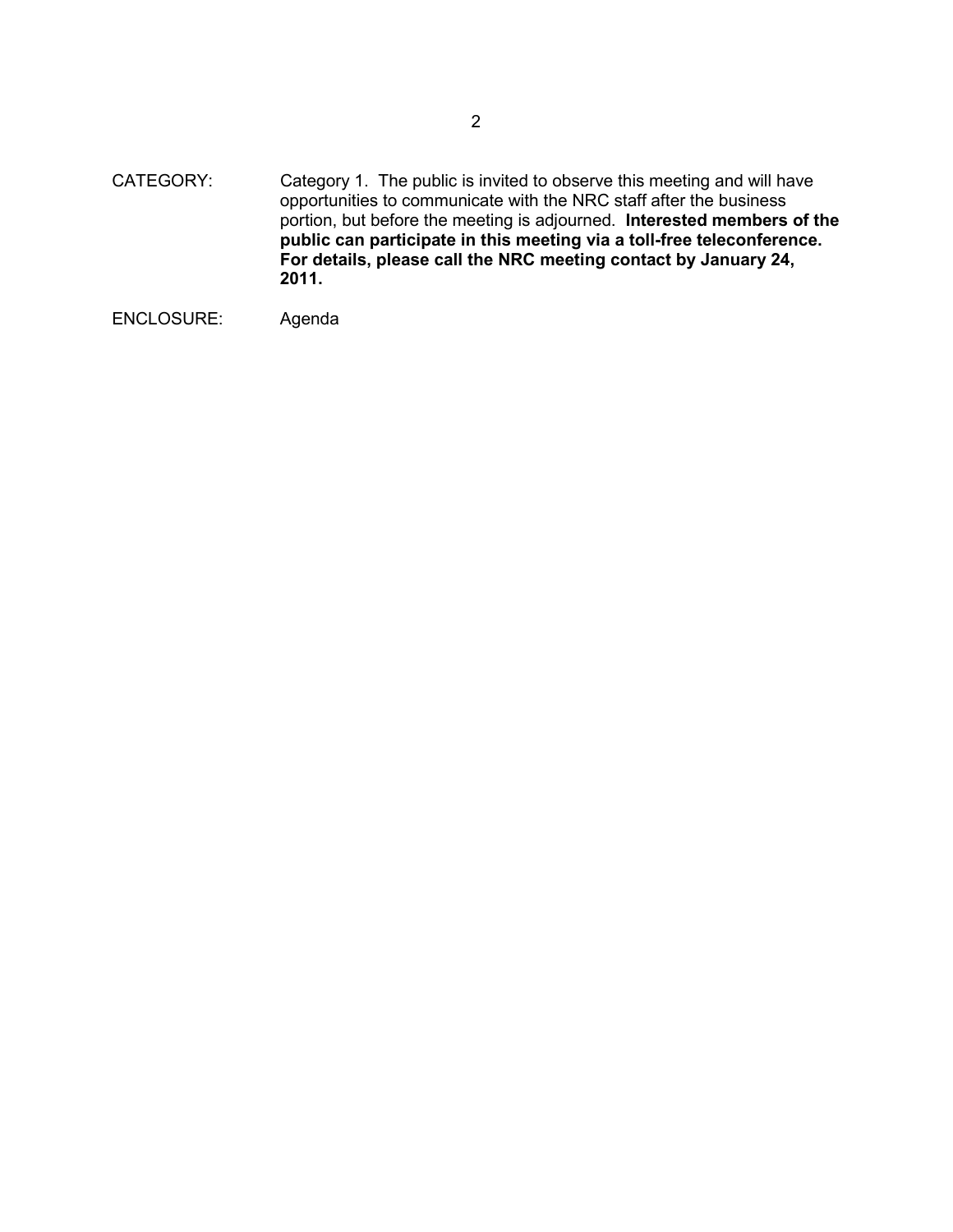CATEGORY: Category 1. The public is invited to observe this meeting and will have opportunities to communicate with the NRC staff after the business portion, but before the meeting is adjourned. **Interested members of the public can participate in this meeting via a toll-free teleconference. For details, please call the NRC meeting contact by January 24, 2011.** 

```
ENCLOSURE: Agenda
```

| <b>DISTRIBUTION:</b><br><b>Meeting Attendees</b><br><b>KHseuh</b> |             | JWhitten/RIV<br><b>KMcConnell</b> | LGersey/RIV<br>ABjornsen           |                                  | <b>PMNS</b>                            |
|-------------------------------------------------------------------|-------------|-----------------------------------|------------------------------------|----------------------------------|----------------------------------------|
|                                                                   | ML110120004 |                                   |                                    |                                  |                                        |
|                                                                   | Office      | <b>DWMEP</b>                      | <b>DWMEP</b>                       | <b>DWMEP</b>                     | <b>DWMEP</b>                           |
|                                                                   | Name        | TOxenberg                         | <b>DMandeville</b><br>for BGarrett | <b>DMandeville</b><br>for SCohen | <b>Dmandeville</b><br>for<br>TOxenberg |

**OFFICIAL RECORD COPY** 

Date 1/11/11 1/ 12 /11 1/ 12 /11 1/ 12/11